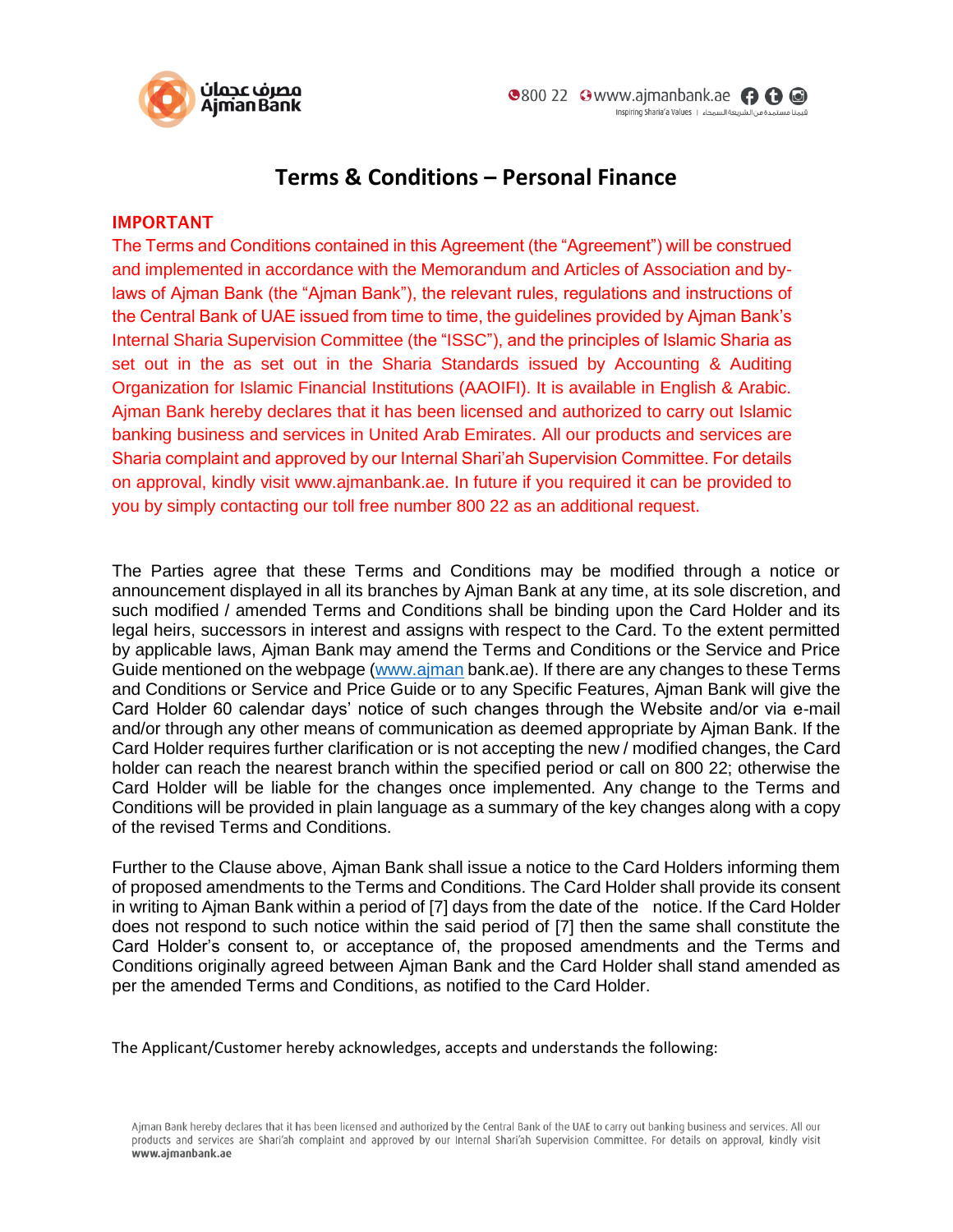

1. In consideration of Ajman Bank agreeing to make available to the Customer a Commodity Murabaha sale, the Customer agrees to pay the Total Murabaha Sale Amount (cost of commodity [commodity purchase price] + direct expenses + bank profit & charges) by Monthly Installment on the agreed Payment Dates.

2. Disbursement of a Finance is conditional upon receipt or confirmation of all documents and requirements requested by Ajman Bank in form and substance satisfactory to Ajman Bank and payment to Ajman Bank of all applicable fees and charges.

3. The Customer hereby irrevocably authorizes Ajman to debit from the Customer's account(s) any amount due and payable to Ajman Bank, without notice to the Customer.

4. The Customers in default if:

a- Any monthly Installment is not paid in full on its payment date;

b-There is a breach of any of term(s) of a Finance;

c- The Customer's employment is terminated, his monthly salary stopped or his work permit or residence visa (if any) are cancelled;

d- Any information provided in the Finance Application form is found or considered by Ajman Bank to be incorrect;

e-The Customer or his guarantor(s) (if any) goes into bankruptcy, insolvency, liquidation, is declared incapable or dies; or

f- The Customer defaults under any other obligation or agreement to Ajman Bank.

5. On the occurrence of a default by the Customer, the outstanding balance of all Finances along with all accrued Profit, charges and fees shall immediately become due and payable by the Customer and/or the guarantor(s), if any, and Ajman Bank shall have the right to demand the immediate payment of all such amounts. On receipt of any payment from the Customer, where the Customer is in default of a Finance, such payment shall be applied by Ajman Bank to pay such liabilities of the Customer to Ajman Bank as Ajman Bank may see fit.

6. The Customer hereby acknowledges and confirms that a default in respect of any Finance shall constitute a default for the purpose of all Finances of the Customer from Ajman Bank.

7. If the Customer is in default Ajman Bank shall have the right to: (i) demand the immediate payment of all amounts in relation to such Finances; (ii) enforce any security provided to Ajman Bank in respect of Finances or any other Finance between the Customer and Ajman Bank (this includes set off and enforcement of security, provided for other Ajman Bank Finances / Facilities, over assets of the Customer); (iii) take any action and exercise such rights and remedies as are provided for herein or as are otherwise available to Ajman Bank under applicable law; and/or (iv) present all cheques provided to Ajman Bank by the Customer.

8. If any Monthly Installment is not paid on its due date of payment, then without prejudice to any other right or remedy of Ajman Bank, the Customer shall be liable to pay additional fees or charges set forth on the Schedule of Fees and Charges.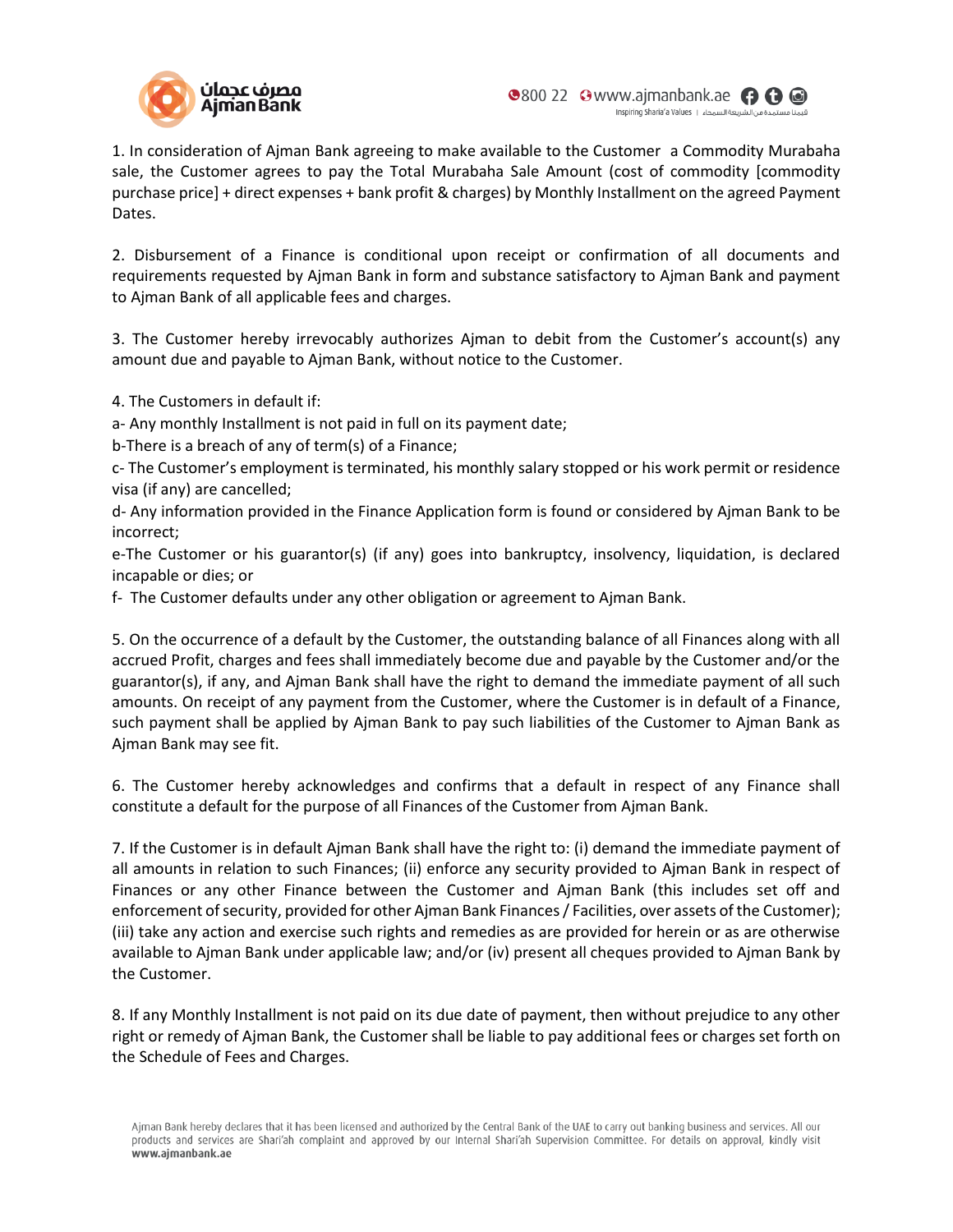

9. If the Customer wishes premature payment of all or part of the Finance, the Customer must notify Ajman Bank. Ajman bank shall advise the Customer of the outstanding amount, i.e. Monthly Installment(s), early settlement charges, and other charges as per Bank announced schedule of charges due to Ajman bank under the Finance on such prepayment.

10. The acceptance by Ajman Bank, of any partial payment of any installments, which are then due from the Customer, does not constitute a waiver by Ajman Bank, of any right to full repayment.

11. By signing an application for the Finance, the Customer warrants and represents that the information given therein is true and accurate and the Customer hereby authorizes Ajman bank to make such enquiries as it considers necessary to confirm this information.

12. The Customer hereby undertakes to check the communication sent by Ajman bank to the Customer via Notices, Statements, Emails, SMS or any other means. If no objection is received from the Customer within thirty (30) days of dispatch of a notice or statement, then the transaction or balance shown therein will be considered correct.

13. The Customer agrees that Ajman bank may charge the Returned Cheque Fee (as set out in the Schedule of Fees and Charges) for any returned cheques.

14. Without prejudice to any other provisions under these Terms and Conditions, the last Monthly Installment charged would vary depending on the customer's payment behavior

15. The Customer undertakes:

- To deposit the monthly salary and/or other income with Ajman Bank;
- To deposit with Ajman Bank cheques in relation to all monthly installments;
- To take steps to ensure, that his/her employer shall pay his end of- service benefits to Ajman Bank; and not to create any lien, encumbrance or other charge on the customer's monthly salary or end-of-service benefits.

16. If the Customer is in receipt of advance salary payments (i.e. salary payments for more than one month in advance) Ajman bank may, at its discretion, debit the Customer's account for future installments (which will be due in respect for future months on the Finance) on receipt into the Customer's account of such amounts.